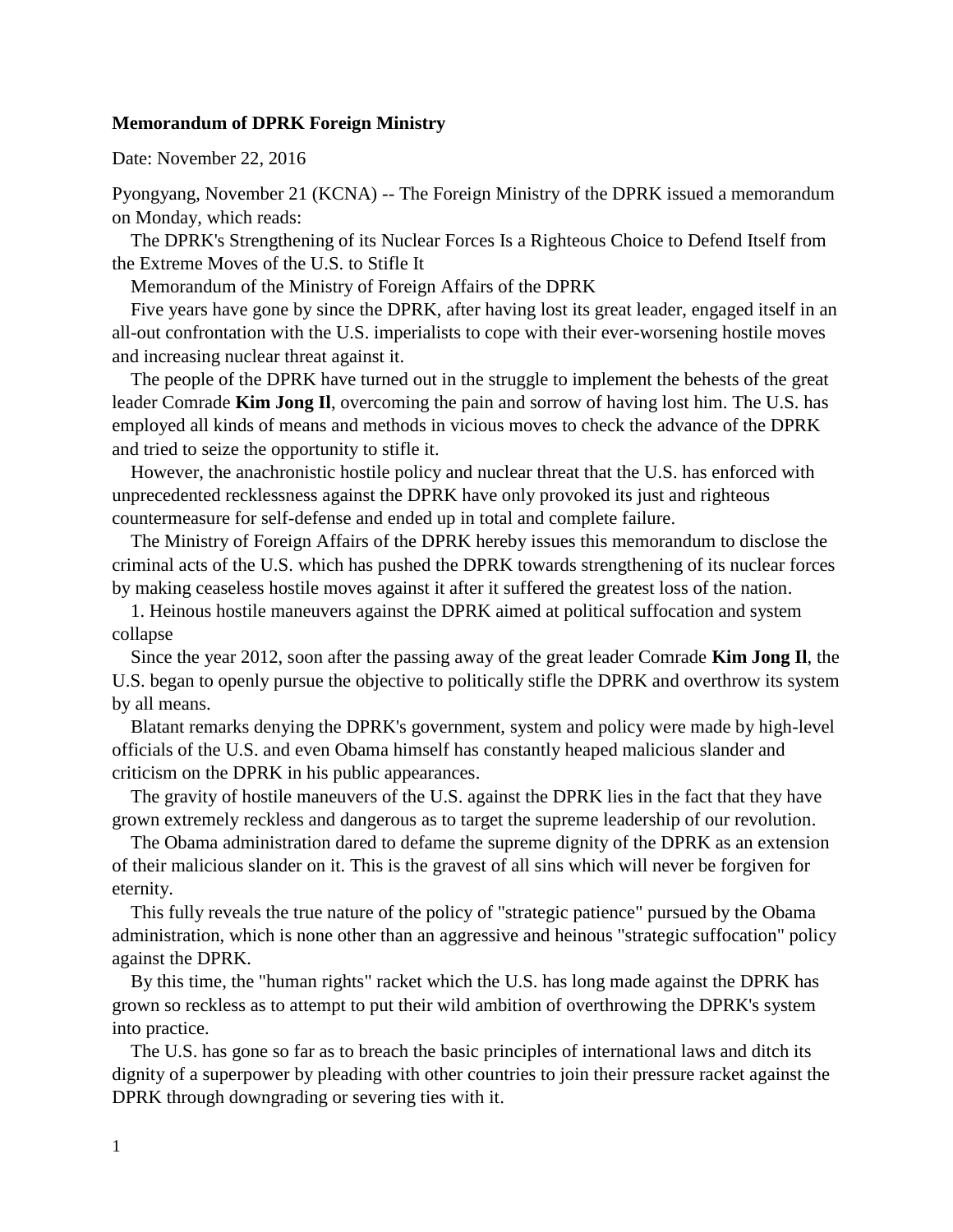The U.S. political acts of hostility against the DPRK find graphic accounts in the following record of events;

 - On March 25, 2012, Obama clamored about "isolation" of the DPRK while condemning its strengthening of nuclear deterrent.

 - In June 2012, the U.S. Special Envoy for North Korean Human Rights Issues disclosed the provision of funds by the State Department to anti-DPRK media entities.

- On August 16, 2012, Obama signed the "North Korea Human Rights Reauthorization Act".

 - From March to June 2013, the U.S. State Department released "International Narcotics Control Strategy Report", "DPRK Human Rights Report", "International Religious Freedom Report" and "Trafficking in Persons Report" to intensify its condemnation against the DPRK on baseless or fabricated data and allegations.

 - On January 17, 2014, Obama signed the "Appreciation Act" for the 2014 fiscal year which allocated huge amount of funds for anti-DPRK "human rights" racket.

 - On February 26, 2014, the U.S. Secretary of State Kerry, in a press interview, labeled the DPRK as an "evil place" and said they should "hold it accountable".

 - On April 15, 2014, the U.S. State Department officially announced its provision of funds to anti-DPRK "human rights" groups.

 - From April 23 to 26, 2014, during his visit to Japan and south Korea, Obama criticized the DPRK as the "worst violator of human rights".

 - On September 23, 2014, the U.S. Secretary of State Kerry personally called a "High-Level Meeting on North Korea Human Rights" in New York and fanned the atmosphere of pressurizing the DPRK.

 - On November 18, 2014, an anti-DPRK "human rights resolution" was coercively adopted at the meeting of the Third Committee of the United Nations General Assembly at the instigation of the U.S.

 - On December 22, 2014, the U.S. pressed for a meeting of United Nations Security Council with the agenda item of the DPRK's "human rights situation".

 - On January 22, 2015, Obama made malicious remarks about the "collapse" of the DPRK in an interview.

 - From May 17 to 18, 2015, during his visit to south Korea, the U.S. Secretary of State Kerry provoked the supreme leadership of the DPRK by talking about "reckless disregard for human rights" and "the most egregious examples".

 - On December 10, 2015, the U.S. has put the "human rights situation" of the DPRK on the agenda of the United Nations Security Council abusing its presidency of the Council.

 - On February 18, 2016, Obama signed the "North Korea Sanctions and Policy Enhancement Act of 2016" which included psychological warfare and "human rights" offensive against the DPRK to disintegrate it from within.

 - On July 6, 2016, the U.S. State Department released a report, pursuant to the "North Korea Sanctions and Policy Enhancement Act of 2016", that made impudent remarks about the supreme leadership of the DPRK while maliciously condemning the country.

 - On September 20, 2016, Obama labeled the DPRK as a "wasteland" in his speech at the 71st Session of the United Nations General Assembly.

- On October 12, 2016, the U.S. Assistant Secretary of State for East Asian and Pacific Affairs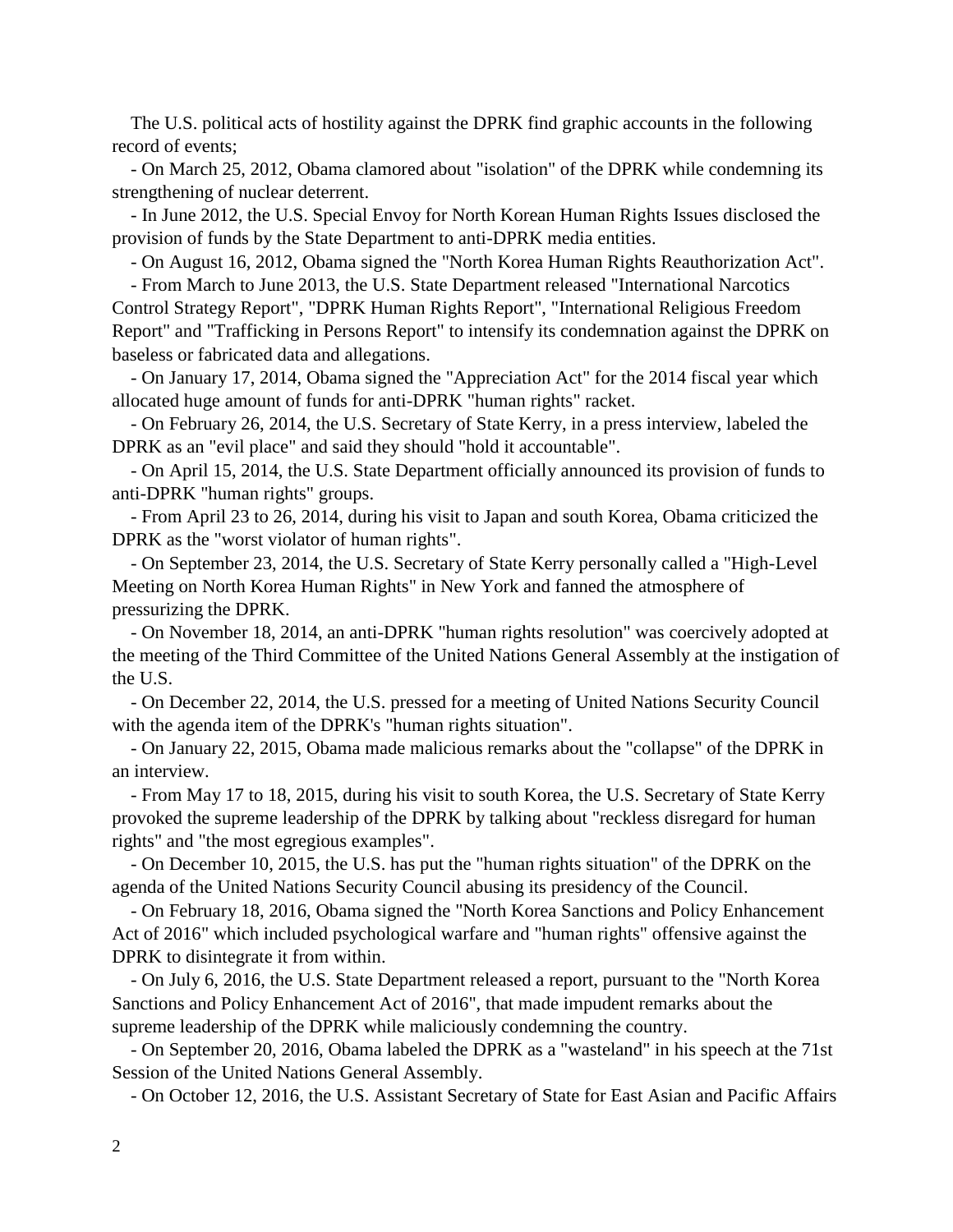made vehement criticism of the supreme leadership of the DPRK.

 - On October 28, 2016, during his visit to south Korea, the U.S. Deputy Secretary of State condemned the policy of the DPRK government as "reckless and inhumane".

 The political acts of hostility committed by the U.S. against the DPRK since its great leader passed away was indeed the most vicious, frantic and despicable of all times.

2. Intensification of the extremely dangerous military hostility

and nuclear threat and blackmail

 During the last five years the U.S. revealed its intention to deliver a preemptive nuclear strike against the DPRK and intensified its military threats against us at a maximum pace.

 The U.S. consistently increased the scale and intensity of the aggressive joint military drills which it conducts on annual basis, creating extreme tension on the Korean peninsula and driving the situation into a brink of nuclear war and seriously endangered peace and security in the region.

 To take an example of the Key Resolve joint military exercise, one of the typical joint military drills of the U.S. and the south Korean puppets, 2 100 U.S. troops participated in the exercise in the year 2012, but the U.S. steadily increased the number of troops to 3 500 in 2013, 5 200 in 2014 and 8 600 in 2015, and in 2016, 27 000 troops participated in the Key Resolve and Foal Eagle 16 joint military exercises.

 Beside the Key Resolve and Foal Eagle joint military exercises, the U.S. conducted over 40 provocative and aggressive military drills under various names on annual basis including Ulji Freedom Guardian joint military exercise, Max Thunder joint air force exercise, Double Dragon joint landing exercise and multilateral RIMPAC naval exercise, joint naval strike exercise, joint special force exercise, joint live firing exercise and so on. The total number of troops the U.S. has committed to these exercises reached over 500 000.

 Not only the scale of these war drills has increased, but also their character, purpose and contents became more and more provocative and frantic every year.

 The U.S., obsessed with its ambition to invade the DPRK, has been deploying various kinds of modern military equipment and assets in and around the Korean peninsula and tried to threaten and blackmail it with nuclear weapons.

 Since the year 2012, the U.S. has consistently conducted various kinds of military drills against the DPRK, deploying its naval forces in and around the Korean peninsula including the nuclear carriers USS George Washington, USS Nimitz, USS Ronald Reagan, USS John C. Stennis, the flagship of the U.S. Navy 7th Fleet USS Blue Ridge, nuclear submarines USS Ohio, USS San Francisco, USS Bremerton, USS Columbus, USS Olympia, USS North Carolina, USS Mississippi, Aegis cruiser USS Shiloh, Aegis destroyers USS Michael Murphy, USS Kidd, guided missile destroyer USS Spruance and so on.

 In addition, the U.S. moved B-1B, B-2, B-52 nuclear strategic bombers from the U.S. mainland to Guam and they flew to south Korea several times to conduct drills for landing and dropping nuclear bombs with the purpose of getting ready for a surprise nuclear preemptive strike against the DPRK.

 Despite severe criticism and condemnation at home and abroad, the U.S. proceeded with the deployment of Terminal High Altitude Area Defense System (THAAD) to south Korea in fullscale.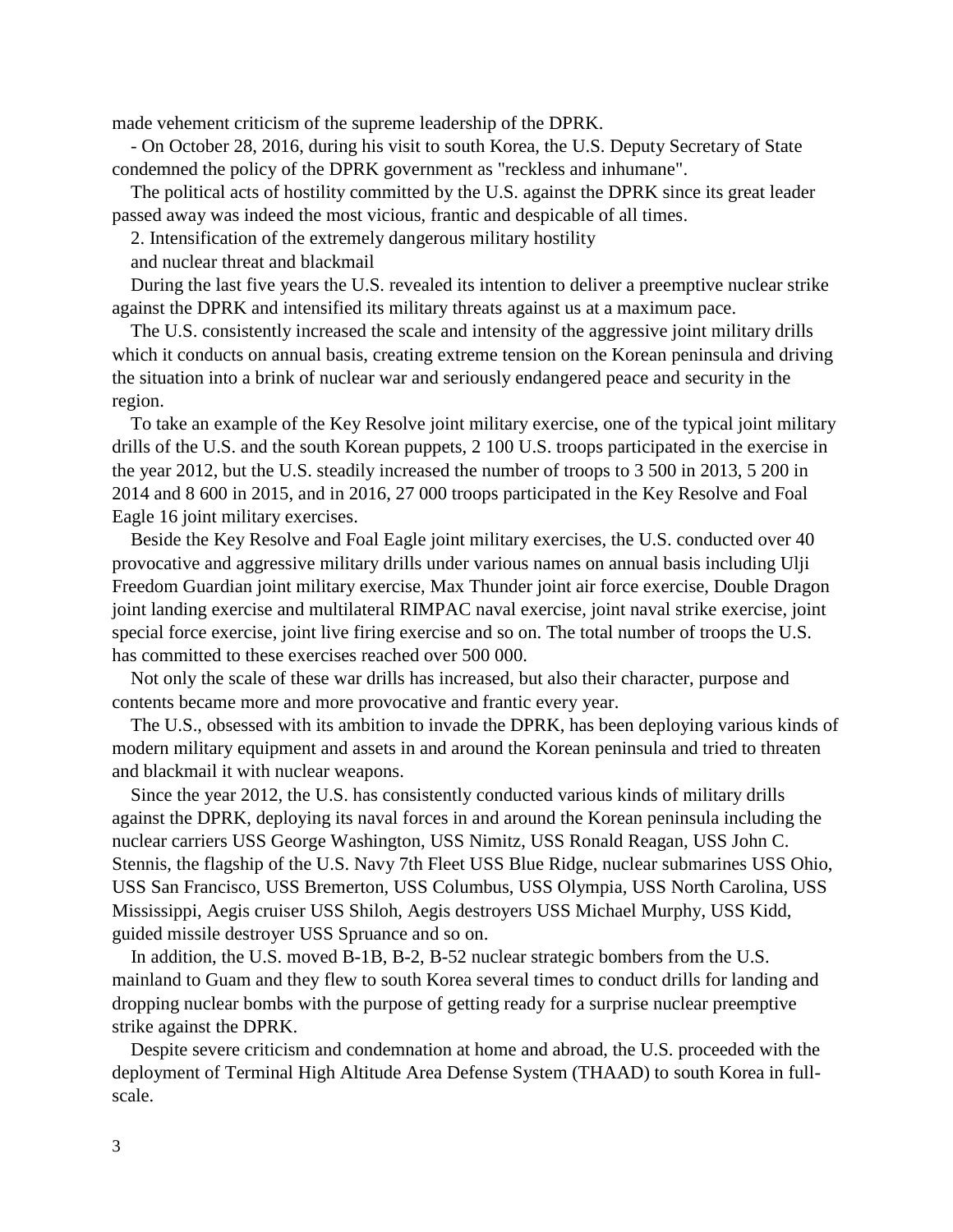The U.S. rapidly intensified its military provocations against the DPRK since the year 2012 and here are some of the examples;

 - From February 27 to April 30, 2012, the U.S. conducted the Key Resolve and Foal Eagle joint military exercises. These exercises were aimed at the mourning period in our country after the passing away of the great leader and conducted in accordance with its all-out war scenario OPLAN 5027 and OPLAN 5029 allegedly aimed to cope with "contingency" in the North.

 - On June 22, 2012, the U.S. conducted the largest-ever joint live firing exercise together with the south Korean puppet army at the south of the Demilitarized Zone (DMZ), using the DPRK flag as target.

 - From August 20 to 31, 2012, the U.S. conducted the Ulji Freedom Guardian exercise in accordance with its "actual war scenario" against the DPRK. The flagship of the U.S. Navy 7th fleet and over 30 000 troops participated in this exercise.

 - From March 1 to April 30, 2013, the U.S. conducted the Key Resolve and Foal Eagle joint military exercises. The nuclear carrier USS George Washington, nuclear submarine and huge amount of forces and war machines were mobilized for these exercises and during the exercise B-52H nuclear strategic bomber and B-2 stealth bomber flew into the sky above south Korea and dropped dummy munitions and F-22 stealth fighters were deployed to the Osan Air Force base in south Korea.

 - From August 19 to 30, 2013, the U.S. conducted the Ulji Freedom Guardian joint military exercise. Over 30 000 U.S. troops participated in this exercise and during the exercise B-52 nuclear strategic bombers flew into the sky above south Korea several times.

 - On February 5, 2014, B-52 nuclear strategic bomber flew into the sky above the west sea of the Korean peninsula and carried out drills for air strike.

 - From February 24 to April 18, 2014, the U.S. conducted the Key Resolve and Foal Eagle joint military exercises. The purpose of these exercises were to take control of the DPRK nuclear facilities and to occupy Pyongyang. The U.S. applied the "Protocol for US-ROK combined forces to respond to localized provocations by North Korea" and the "Tailored Deterrent Strategy" to these exercises.

 - On August 6, 2014, three B-2 nuclear strategic bombers moved from the U.S. mainland to Anderson Air Force base in Guam.

 - From August 18 to 29, 2014, the U.S. conducted the Ulji Freedom Guardian joint military exercise. Over 30 000 U.S. troops participated in this exercise and they carried out a drill for a surprise preemptive strike against the DPRK in accordance with the "Tailored Deterrent Strategy".

 - From March 2 to April 24, 2015, the U.S. conducted the Key Resolve and Foal Eagle joint military exercises aimed at "removing the DPRK headquarters" and "occupying Pyongyang".

 - On January 10, 2016, a B-52 nuclear strategic bomber took off from the Air Force base in Guam and flew into the sky above the Military Demarcation Line.

 - From March 7 to April 30, 2016, the U.S. conducted the Key Resolve and Foal Eagle 16 joint military exercises and disclosed its plan for "decapitation operation" and "high-density strike".

 - On April 26, 2016, Obama, in an interview, said "We don't want them getting close. We could, obviously, destroy North Korea with our arsenals."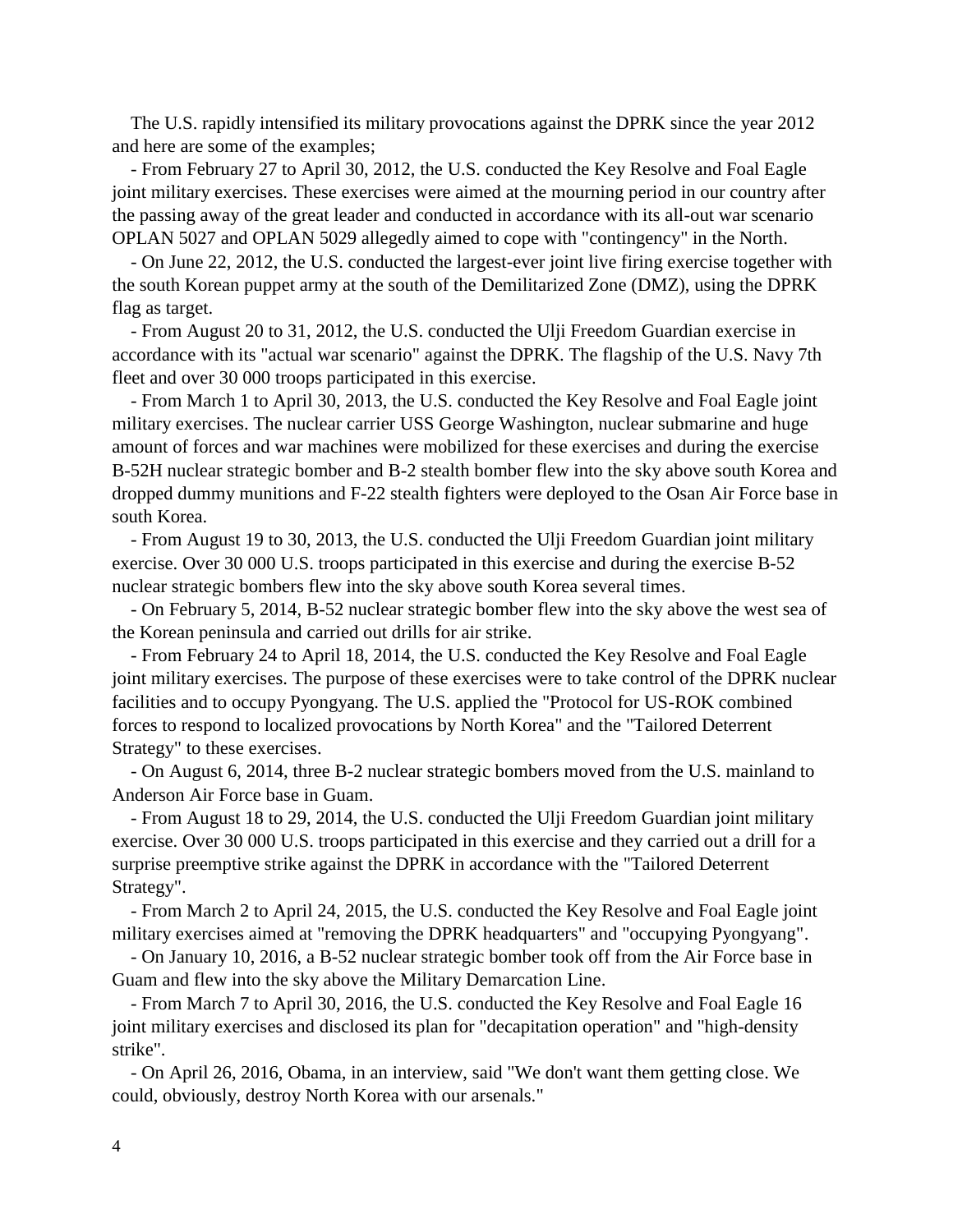- On June 17, 2016, a B-52 bomber fleet exercised dropping of nuclear bombs in the sky above south Korea.

 - On July 8, 2016, the U.S. announced together with the south Korean puppets their agreement to deploy THAAD in south Korea.

 - On August 6, 2016, for the first time in ten years, the U.S. stationed several B-1B nuclear bombers in Guam and three additional B-2 nuclear strategic bombers on August 9.

 - Around August 23, 2016, B-1B, B-52, B-2 nuclear strategic bombers took off at the same time from Guam and flew to the Korean peninsula.

 - On September 13, 2016, two B-1B U.S. nuclear strategic bombers flew into the sky above south Korea and again on the 21st, and this time, one of them landed at the Osan Air Force base in south Korea.

 As one can see through the above-mentioned facts, the reckless and dangerous provocations of the U.S. to seek military invasion and collapse of the DPRK were highly intensified and reached an extreme phase.

3. Inhumane sanctions aimed at economic suffocation

 The maneuvers of the U.S. to impose sanctions on the DPRK are ages old and their viciousness is also widely known to the world. However, what the U.S. did in the last five years was indeed unprecedented in its pace and intensity.

 The U.S. regarded economic sanctions as the main tool for implementing its hostile policy against the DPRK and employed every heinous and vicious means to suffocate the DPRK.

 The U.S. made an issue of the DPRK's legitimate right to peaceful development of outer space and its buildup of self-defensive nuclear deterrence and made frantic attempts to fabricate heinous "sanctions resolutions" by usurping the United Nations Security Council.

 All the "sanctions resolutions" fabricated at the UNSC by the U.S. and its followers against the DPRK pursue heinous goal to deprive the DPRK of its right to existence, subsistence and development by blocking the regular economic activities of the DPRK through all despicable means and methods.

 Through the so-called UN "sanctions resolutions", the U.S. seeks to prevent the DPRK from its routine financial transactions with other countries; put all the channels linked to the DPRK under tight control; force the inspection of any vessel sailing to and from the DPRK and prohibit entry of such vessel into ports of other countries; have other countries deny permission to any aircraft of the DPRK to take off from, land in and overfly their territory.

 The U.S. went so far as to devise a provision for the "ban on export and import of luxury goods" and prevented import of sport apparatus which has nothing to do with development of arms and even included daily necessities and children's toys in the list of "banned goods".

 Pursuant to the anti-DPRK "sanctions resolutions" it has forged, the U.S. is running amuck to impose unilateral sanctions while forcing other countries to get on board.

 The following are the facts and figures about the abhorrent anti-DPRK sanctions maneuvers made by the U.S. for the last five years;

 - On June 18, 2012, Obama declared the extension of state emergency and economic sanctions targeting the DPRK pursuant to the "International Emergency Economic Powers Act".

 ㅡ On January 22, 2013, the U.S. made an issue of the DPRK's peaceful satellite launch and instigated the UNSC to adopt the "sanctions resolution 2087". On January 24, the U.S. State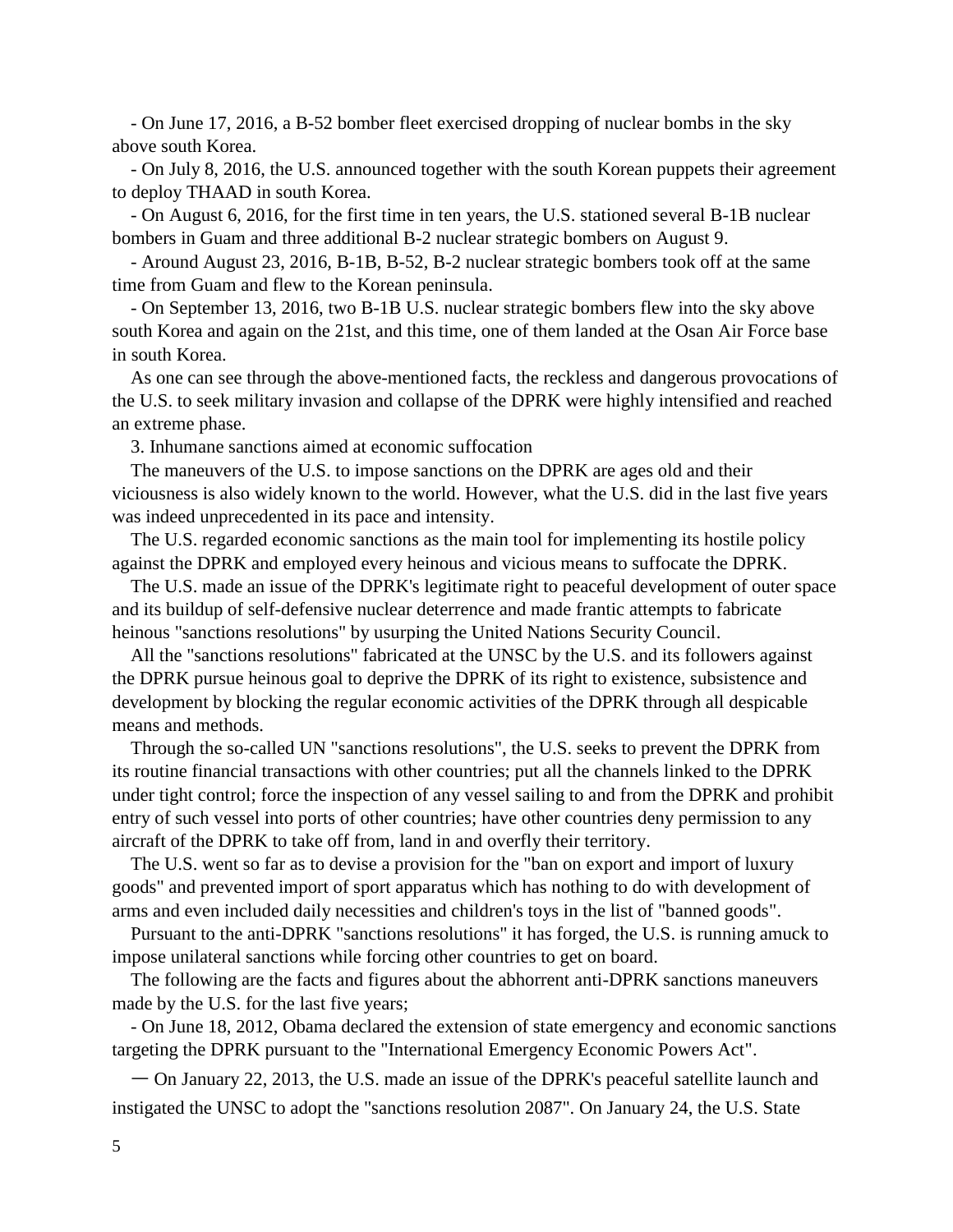Department and the Treasury Department announced unilateral sanctions on the basis of the "resolution".

 - On March 7, 2013, the U.S. pushed the UNSC to adopt the "sanctions resolution 2094", while making an issue of the DPRK's third nuclear test which was a righteous measure for selfdefense. The Treasury Department declared unilateral sanctions, pursuant to the "resolution".

 - In September 2013 and November 2014, the U.S. Treasury Department issued a warning to all the U.S. financial institutions urging them to maintain the financial sanctions against the DPRK at the highest level.

 - From April 23 to 26, 2014 during his visit to Japan and south Korea, Obama talked about tougher "sanctions" and "pressure" against the DPRK.

 - On January 2, 2015, Obama issued an executive order to impose sanctions on the DPRK as regards the alleged hacking into Sony Pictures Entertainment and, pursuant to the order, the Treasury Department enforced the sanctions.

 - In July, September, November and December 2015, the U.S. State Department and the Treasury Department designated the DPRK's individuals and entities to be subject to the additional sanctions.

 - On February 18, 2016, Obama signed the "North Korea Sanctions and Policy Enhancement Act of 2016", a law on comprehensive sanctions and pressure targeting the DPRK.

 - On March 2, 2016, the U.S. instigated the UNSC to adopt the "sanctions resolution 2270" by taking issue with the DPRK's H-bomb test and peaceful satellite launch. The U.S. State Department and the Treasury Department enforced sanctions pursuant to the "resolution" as well as unilateral sanctions.

 - On March 16, 2016, Obama issued an executive order to impose sanctions on the Workers' Party of Korea (WPK) and the government of the DPRK. The Treasury Department designated the DPRK's individuals, entities and vessels to be subject to the unilateral sanctions.

 - On June 1, 2016, the U.S. Treasury Department designated the DPRK as a "jurisdiction of primary money laundering concern".

 - On July 6, 2016, the U.S. State Department bitterly condemned the DPRK in its report issued pursuant to the "North Korea Sanctions and Policy Enhancement Act of 2016", and the U.S. Treasury Department announced unilateral sanctions as a follow-up.

 - On November 4, 2016, the U.S. Treasury Department issued a final rule under section 311 of the "Patriot Act" to further restrict the DPRK's access to the U.S. financial system.

 The ongoing economic sanctions imposed by the U.S. are indeed the toughest of all times and they are vicious hostile acts seeking to suffocate the DPRK's overall economy, undermine the people's livelihood and ultimately isolate and stifle the DPRK.

 As shown by the facts above, during the last five years the U.S. has designated the DPRK as the primary target for attack and regime change in the implementation of their aggressive Asia-Pacific domination strategy and steadily and systematically intensified political, military and economic pressure on it.

 The desperate hostile policy of the U.S. toward the DPRK gave rise to the self-defensive measures from the latter.

 In response to the U.S. hostile acts of having wantonly violated the DPRK's legitimate right to peaceful satellite launch and fabricated another "sanctions resolution" by instigating the UNSC,